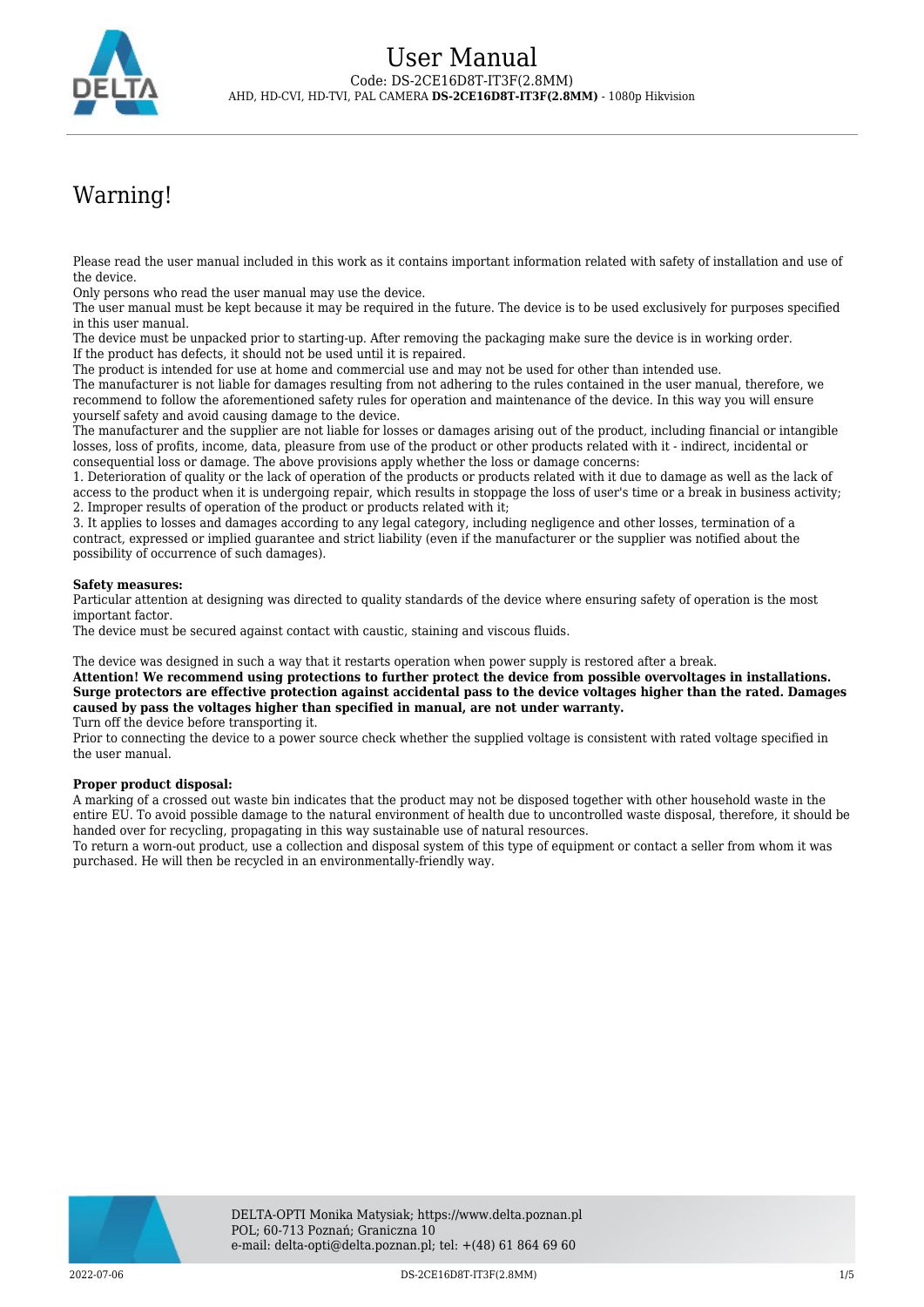

Megapixel camera with Progressive scan CMOS sensor and AHD / HD-CVI / HD-TVI / PAL. The HD-TVI interface allows to transmission of analog video signal via coaxial cable at resolutions up to 1080p. During transmission there are no delays and is maintained the original, high quality image.

In the case of video transmission using a twisted pair cable and matching transformers (balun), be aware of the possibility of signal reflections and interfering signals.

The 3-Axis integrated camera bracket has a regulation in all three planes, which allows to turn the camera to any direction. Camera is according to IP67 Index of Protection norm.

The change of the AHD / HD-CVI / HD-TVI / PAL standard is done with the corresponding button by keeping it pressed for approx. 5 seconds.



| Standard:                        | AHD / HD-CVI / HD-TVI / PAL                                                                                                                                                                                                                                                                                                                                                                                                                                                                                                     |
|----------------------------------|---------------------------------------------------------------------------------------------------------------------------------------------------------------------------------------------------------------------------------------------------------------------------------------------------------------------------------------------------------------------------------------------------------------------------------------------------------------------------------------------------------------------------------|
| Sensor:                          | Progressive Scan CMOS                                                                                                                                                                                                                                                                                                                                                                                                                                                                                                           |
| Matrix size:                     | $2.1$ Mpx                                                                                                                                                                                                                                                                                                                                                                                                                                                                                                                       |
| Resolution:                      | 1920 x 1080 - 1080p @ AHD / HD-CVI / HD-TVI<br>960 x 576 - 960H @ PAL                                                                                                                                                                                                                                                                                                                                                                                                                                                           |
| Lens:                            | $2.8$ mm                                                                                                                                                                                                                                                                                                                                                                                                                                                                                                                        |
| View angle:                      | • 104 ° (manufacturer data)<br>• 100 ° (our tests result)                                                                                                                                                                                                                                                                                                                                                                                                                                                                       |
| Range of IR illumination:        | 60 m                                                                                                                                                                                                                                                                                                                                                                                                                                                                                                                            |
| IR illuminator power adjustment: | Automatic                                                                                                                                                                                                                                                                                                                                                                                                                                                                                                                       |
| Video output:                    | $1$ Vpp / 75 $\Omega$ - AHD / HD-CVI / HD-TVI / PAL, BNC socket                                                                                                                                                                                                                                                                                                                                                                                                                                                                 |
|                                  |                                                                                                                                                                                                                                                                                                                                                                                                                                                                                                                                 |
| OSD menu:                        | OSD menu available via recorder                                                                                                                                                                                                                                                                                                                                                                                                                                                                                                 |
| Main features:                   | $\cdot$ WDR $\geq$ 130 dB - Wide Dynamic Range<br>• 2D-DNR, 3D-DNR - Digital Noise Reduction<br>• EXIR - high-efficiency infrared LEDs technology, which evenly covers the whole<br>plan of both central vantage points of the scene as well as the corners<br>• ICR - Movable InfraRed filter<br>• BLC - Back Light Compensation<br>• AGC - Automatic Gain Control<br>• Auto White Balance<br>• Motion Detection - max. 4 zones<br>• Privacy zones - max. 4<br>• Mirror - Mirror image<br>• Sharpness - sharper image outlines |



DELTA-OPTI Monika Matysiak; https://www.delta.poznan.pl POL; 60-713 Poznań; Graniczna 10 e-mail: delta-opti@delta.poznan.pl; tel: +(48) 61 864 69 60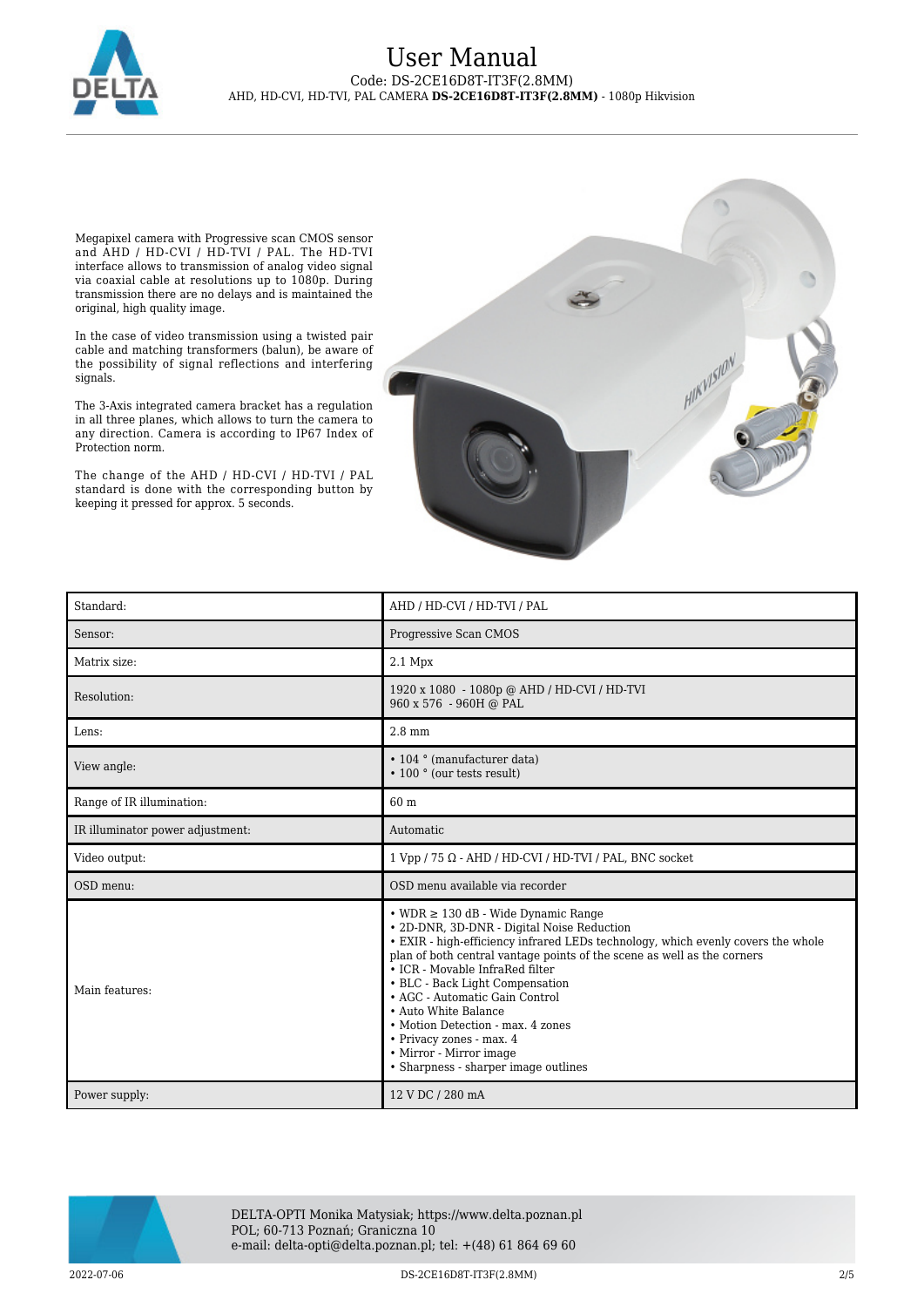

| Power consumption:     | $\leq$ 3.4 W          |
|------------------------|-----------------------|
| Housing:               | Compact, Metal        |
| Color:                 | White + Black         |
| "Index of Protection": | IP <sub>67</sub>      |
| Operation temp:        | -40 °C $\ldots$ 60 °C |
| Weight:                | $0.56$ kg             |
| Dimensions:            | 226 x 87 x 82 mm      |
| Supported languages:   | English               |
| Manufacturer / Brand:  | Hikvision             |
| SAP Code:              | 300511195             |
| Guarantee:             | 3 years               |



Side view:

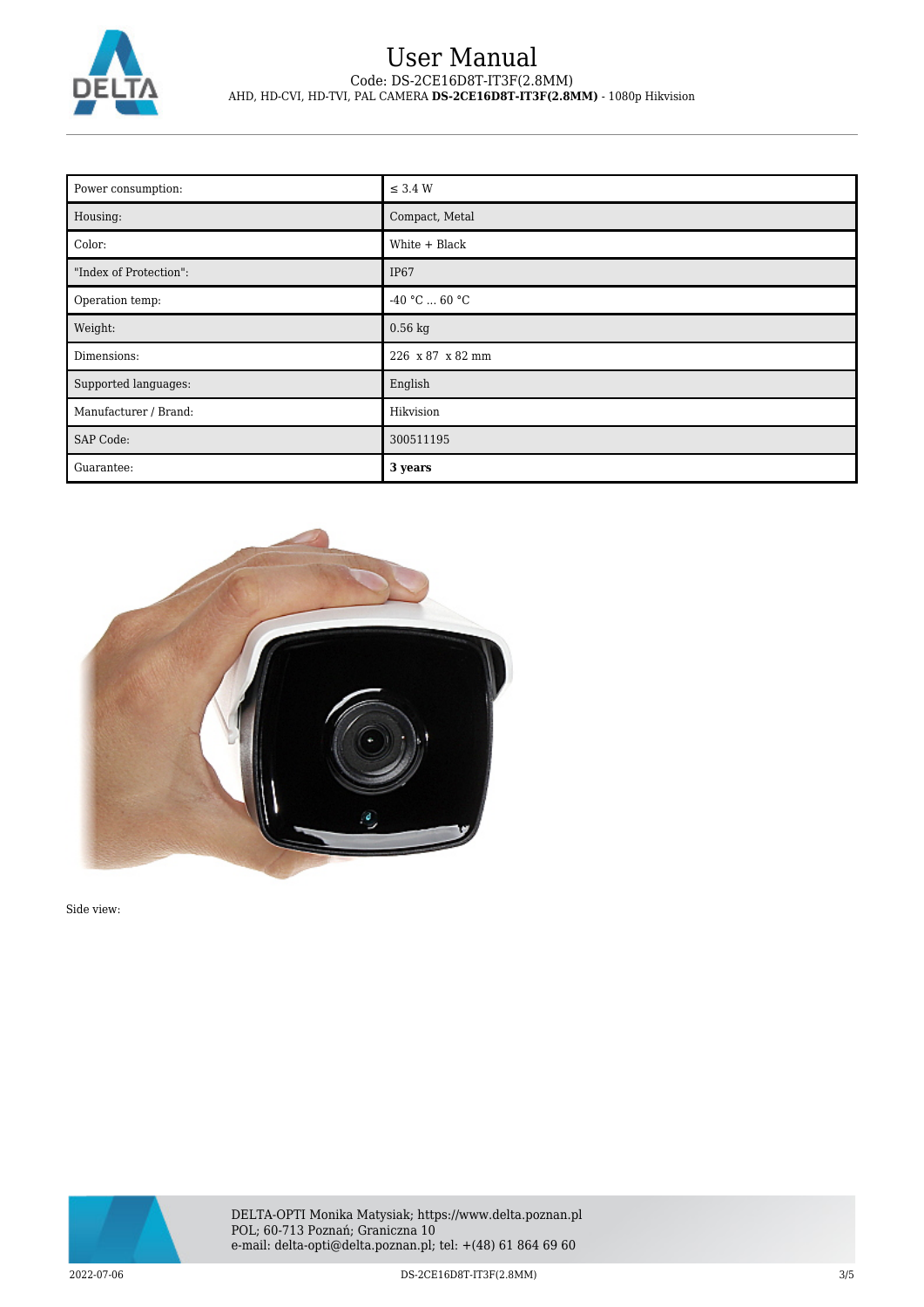



#### Camera dimensions:



The change of the AHD / HD-CVI / HD-TVI / PAL standard is done with the corresponding button by keeping it pressed for approx. 5 seconds:



DELTA-OPTI Monika Matysiak; https://www.delta.poznan.pl POL; 60-713 Poznań; Graniczna 10 e-mail: delta-opti@delta.poznan.pl; tel: +(48) 61 864 69 60